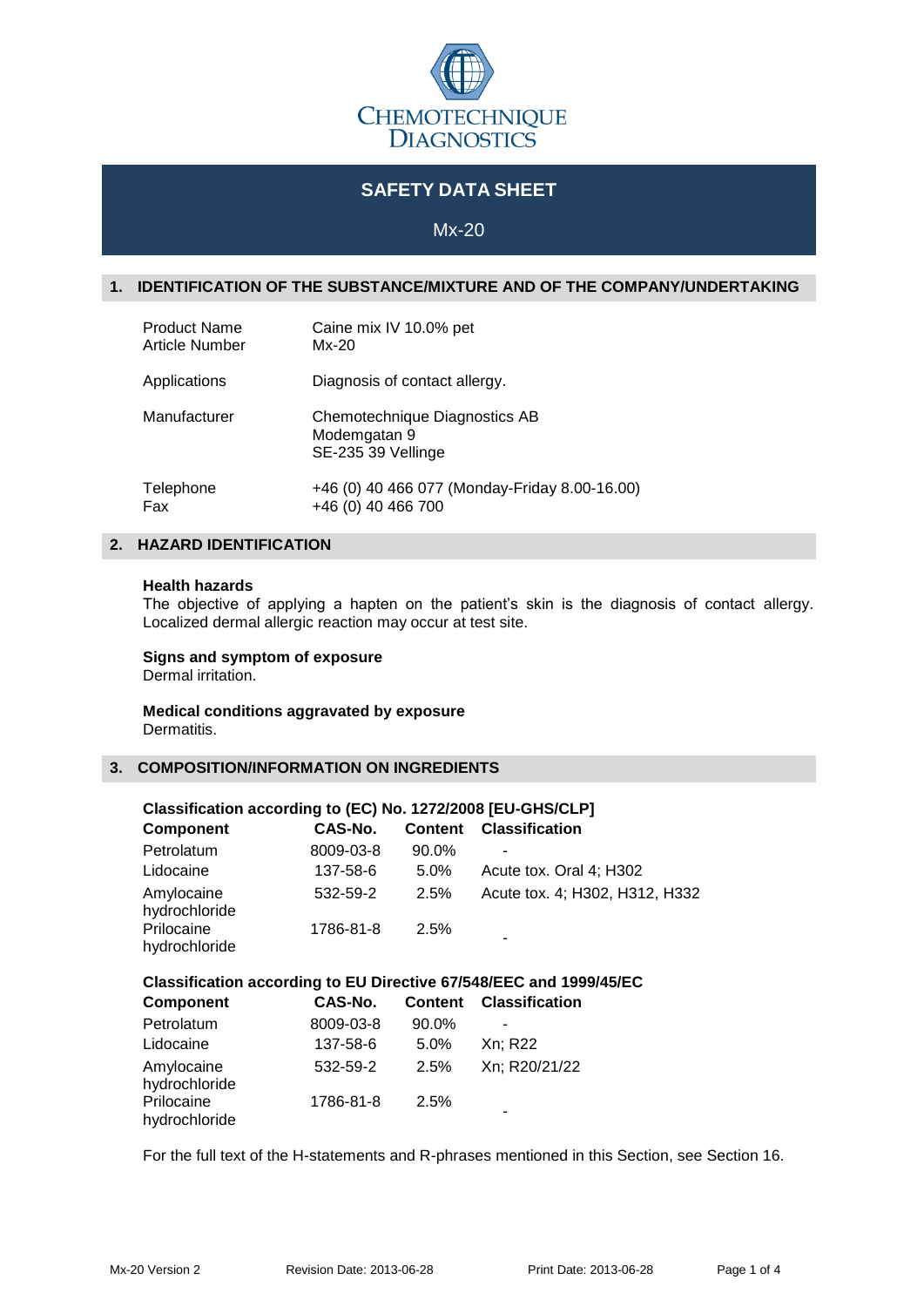

### **4. FIRST AID MEASURES**

# **Emergency and first aid procedures**

Obtain medical attention.

## **5. FIRE-FIGHTING MEASURES\***

## **Suitable extinguish media**

CO<sub>2</sub>, powder or water spray. Fight larger fires with water spray or alcohol resistant foam. **For safety reasons unsuitable extinguishing agents** Water with full jet.

### **Special protective equipment for fire-fighters** Wear self-contained respiratory protective device. Wear fully protective suit.

\*Data is shown for petrolatum only

## **6. ACCIDENTAL RELEASES MEASURES**

#### **Steps to be taken if material is released or spilled** Contain and place in a closed container.

## **7. HANDLING AND STORAGE**

# **Precautions to be taken in handling and storage**

Store dark at 5-8°C. Avoid extended exposure to sunlight. FOR EXTERNAL USE ONLY.

# **8. EXPOSURE CONTROLS/PERSONAL PROTECTION**

#### **Respiratory protection** Not required.

**Ventilation** Local exhaust.

#### **Protective gloves** Disposal gloves.

**Eye protection** Not required with normal use.

# **Work/Hygienic practices**

Wash hands after each use.

### **9. PHYSICAL AND CHEMICAL PROPERTIES**

Odour **Odourless** 

Appearance Ivory White Semi-solid

Melting point\* 50-55°C Flash point\*  $>100^{\circ}$ C

Boiling point\* No data available Self ignition\* Product does not self ignite. Danger of explosion\* Product does not present an explosion hazard.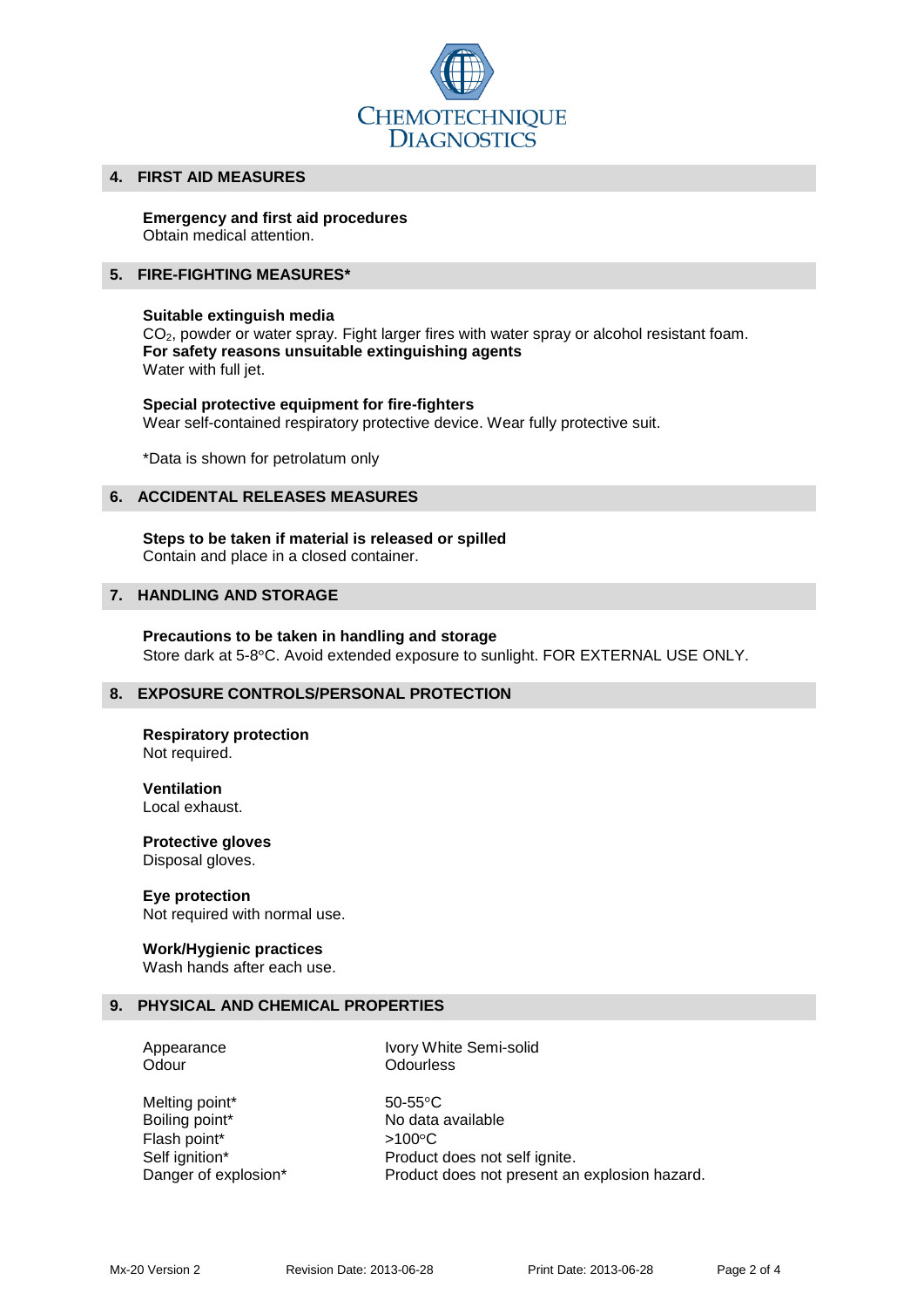

Density\* No data available. Solubility in/Miscibility with Water\* Insoluble

\*Data is shown for petrolatum only

# **10. STABILITY AND REACTIVITY**

### **Incompability**

May react with strong oxidizing agents.

**Stability** Stable at recommended storage conditions.

**Hazardous byproducts** Combustion may generate  $CO$ ,  $CO<sub>2</sub>$  and other oxides.

**Hazardous polymerization** Will not occur.

# **11. TOXICOLOGICAL INFORMATION**

No data available.

# **12. ECOLOGICAL INFORMATION**

No data available.

### **13. DISPOSAL CONSIDERATIONS**

### **Waste disposal method**

Comply with federal, state/provincial and local regulation.

### **14. TRANSPORT INFORMATION**

Not dangerous goods.

### **15. REGULATORY INFORMATION**

The classification is according to the latest editions of the EU lists, and extended by company and literature data.

# **16. OTHER INFORMATION**

### **Text of H-statements and R-phrases mentioned in Section 3**

| Acute tox, 4 | Acute toxicity (Category 4)                                   |
|--------------|---------------------------------------------------------------|
| H302         | Harmful if swallowed.                                         |
| H312         | Harmful in contact with skin.                                 |
| H332         | Harmful if inhaled.                                           |
| Xn           | Harmful                                                       |
| R20/21/22    | Harmful by inhalation, in contact with skin and if swallowed. |

Pharmaceutical quality of tested hapten is confirmed by Chemotechnique Diagnostics according to validated analytical methods. Hapten passed test according to GMP standards.